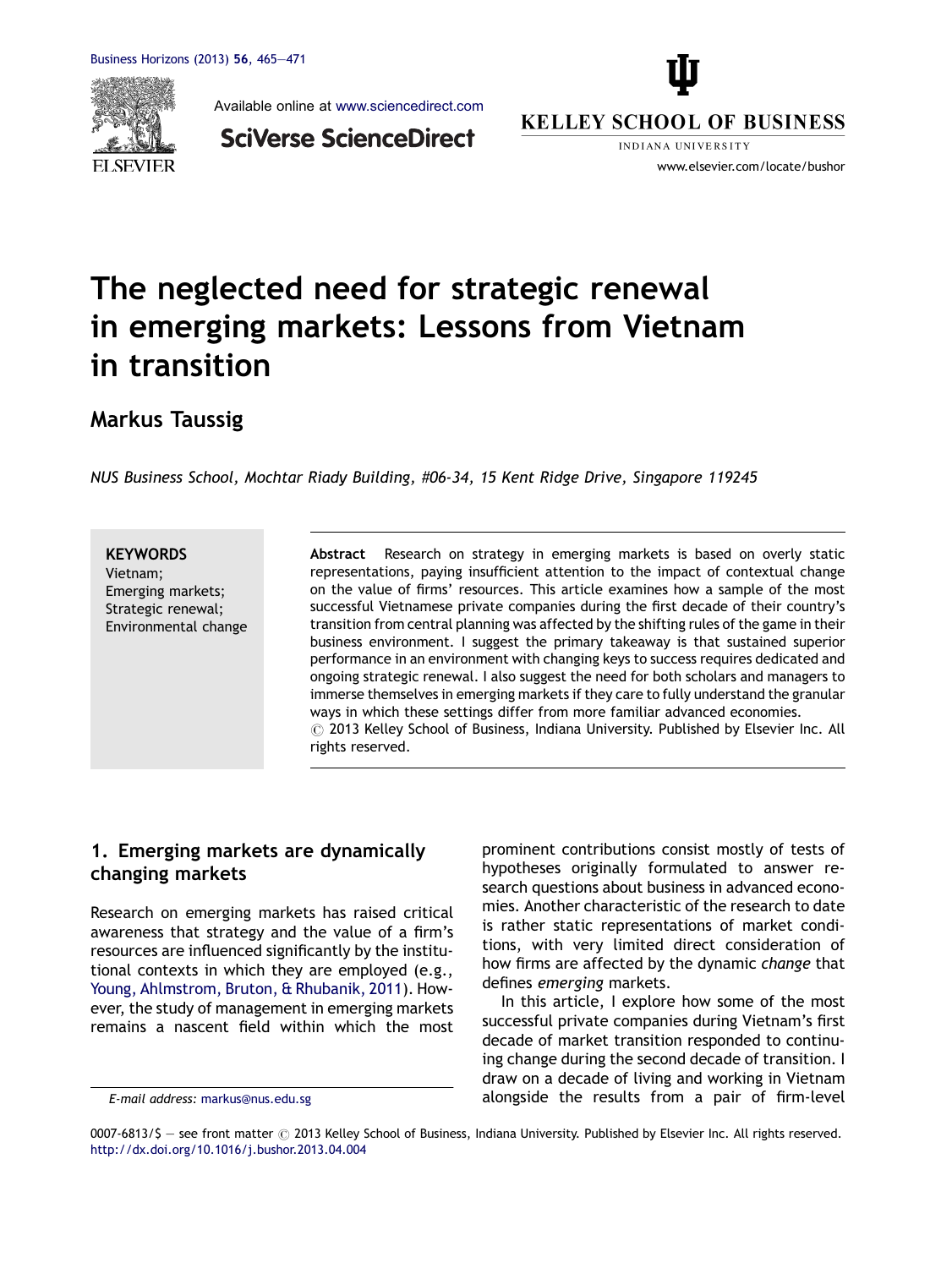surveys spaced by nearly as much time to come to the following three conclusions, which I discuss in terms of their implications for strategy in emerging markets:

- 1. Improving market conditions in Vietnam increased the relative value of domestically oriented business strategies relative to the exportoriented strategies that dominated early in the country's transition process.
- 2. Improving market conditions in Vietnam have meant that the most sustainable success stories have belonged to those early entrants willing to engage in substantial strategic renewal, which often involved strategic partnerships with foreigners.
- 3. While political connections continue to be of substantial value for accessing scarce resources in an institutional environment that remains very challenging even today, politically connected entrepreneurs have not proven themselves more likely than others to exhibit necessary strategic renewal.

#### 2. Vietnam's dramatic transition

Vietnam makes for an especially intriguing setting to study the firm-level effects of contextual change. The country is probably still best known for decades of civil war and military conflict with Japan, France, and the United States as well as with fellow communists in Cambodia and China. In the late 1970s, the Vietnamese government compounded problems with disastrous central planning policies that led to deepening poverty and, when combined with a collapsing Soviet empire and a quite comprehensive global trade embargo led by the United States, to famine and millions of citizens setting off into the Pacific Ocean in makeshift boats. Fortunately, however, the country's communist leadership dramatically shifted gears in the late 1980s, dismantling the central planning system and establishing the basic institutions of private enterprise.

Since 1990, Vietnam has enjoyed annually compounded real gross domestic product (GDP) growth of 7.3%–—a rate surpassed during the same period only by China, Macau, and Equitorial Guinea. Today, Vietnam is a global leader in the export of various agricultural products, including coffee and rice, as well as manufactured products, such as garments, shoes, and electronic equipment. Foreign direct investment, especially from other East Asian countries, has played a crucial role in the country's development story. Splashy recent investments include Intel opening the world's largest computer chip maker in Vietnam and prominent private equity funds like TPG investing into diversified Vietnamese business groups Masan and FPT.

Vietnam's transition bears many similarities to that of China. However, its success was achieved with both a far smaller domestic market and much less global fanfare. Furthermore, while China's massive allocation of resources into favored industries has revived popular debate over the pros and cons of state industrial policy (Hout & [Ghemawat,](#page--1-0) 2010), Vietnam's continued emphasis on a leadership role for state-owned enterprises has produced only embarrassments. The perfect example is Vietnam's notoriously and disastrously corrupt shipping conglomerate, VinaShin, which defaulted in 2010 on a \$600 million loan from a Credit Suisse-led group.

Vietnam's transition has taken place in two distinct phases. Vietnam's first company law was introduced in 1991, establishing a formal private sector that accounted for less than 10% of GDP throughout the 1990s. Stalled domestic reforms then led to a lull in economic growth in the late 1990s that also coincided with the Asian financial crisis. This, in turn, helped prompt turnover in senior leadership and a second round of reforms, which were highlighted by Vietnam's second business law in 2000, the signing of a bilateral trade agreement with the United States in 2001, and the opening of the country's first stock market in 2002. These reforms prompted rapid growth in the number, size, and GDP share of registered domestic private companies and dramatic improvement in the country's international profile. Increased market competition was the natural result of these improvements, which also showed up in terms of significantly increased rates of companies going out of business.

### 3. Vietnam's first decade of transition: Strategies for success

The entrepreneurs who succeeded in Vietnam's first decade of transition were a hardy, determined group. To learn more about these success stories, my colleague, Leila Webster, and I arranged inperson interviews in January 1999 with the managers of 95 of the country's largest private manufacturing firms ([Webster](#page--1-0) & Taussig, 1999). Firms were selected to form a representative sample of private companies with at least 100 workers across Vietnam's seven most enterprising provinces. All the businesses we surveyed started small due to lack of formal start-up financing and very limited wealth accumulation by even the most